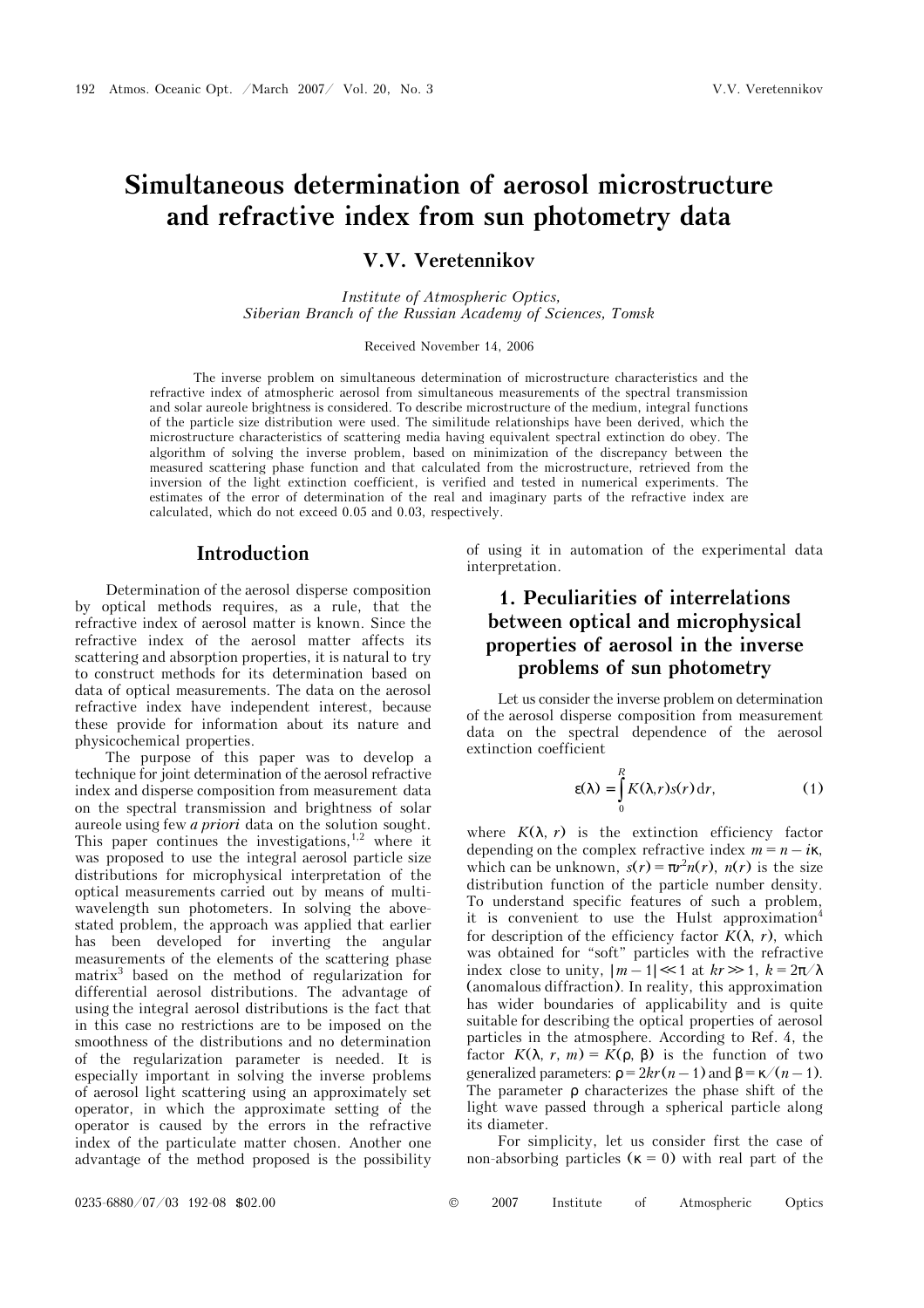refractive index *n*, which does not depend on the wavelength of radiation. Taking into account this assumption, let us write Eq. (1) in the following form

$$
\int_{0}^{R} K[2kr(n-1)]s(r) dr = \varepsilon(\lambda).
$$
 (2)

Dependence of the factor  $K(\rho)$  on the particle size *r* and the refractive index *n* presented by the unified generalized parameter  $p = 2kr(n - 1)$  makes it possible to determine the conditions, under which the spectral behavior of the extinction coefficient  $\varepsilon(\lambda)$  of two ensembles of particles with different refractive index and different disperse composition, is the same.

 For example, let an aerosol medium, the opticalmicrophysical properties of which are characterized by the set  $\{m^*, s^*(r), \varepsilon^*(\lambda)\}\$  satisfy Eq. (2). Then it follows from Eq. (2) that the equality  $\epsilon(\lambda) = \epsilon^*(\lambda)$  is valid for another medium with microphysical characteristics  $\{m, s(r)\}\$ , if the distributions  $s(r)$  and *s*\*(*r*) have been related by the formula

$$
s(r) = \eta s^*(\eta r), \tag{3}
$$

where

$$
\eta = (n-1)/(n^* - 1). \tag{4}
$$

Thus, two different ensembles of particles with the characteristics  $\{m, s(r)\}\$  and  $\{m^*, s^*(r)\}\$  related by the formulas (3) and (4) have the same spectral dependence of the extinction coefficient, and can be considered from this standpoint as optically equivalent. Obviously, one can find infinite number of ensembles of particles optically equivalent in this sense.

In making generalization to the case of absorbing particles, for keeping optical equivalence, the change of the imaginary part of the refractive index should correlate with the change of the real part by the rule

$$
\kappa = \eta \kappa^*.\tag{5}
$$

From the standpoint of solving the inverse problem, the consequence of above said is the impossibility, in principle, of unambiguously determining the distribution *s*(*r*) and the refractive index *m* only from the measured parameter  $\varepsilon(\lambda)$ . If a solution of such an inverse problem exists, it is not unique.

The transformation formula for the integral aerosol distribution

$$
S(r) = \int_{0}^{r} s(r') \mathrm{d}r'
$$

has the form

$$
S(r) = S^*(\eta r). \tag{6}
$$

Formulas (3) and (6) describe transformations of the "stretching-compression" type and give simple explanation of the peculiarities of the transformation of the retrieved aerosol distributions at variations in the *a priori* selected refractive index, which were observed in numerical experiments.<sup>1,2</sup>

In particular, it follows from Eq. (6) that the value  $S = S(R) = S^*(nR)$  does not depend on the refractive index. So, in inverting the measured  $\varepsilon(\lambda)$ values, selection of the refractive index does not affect the value of the retrieved total geometric cross section of particles. Based on Eq. (6) and the property of monotonicity of the function  $S(r)$  at  $0 \le r \le R$ , one can also write the inequality

$$
S(r) \le S^*(r), \ n < n^*, \tag{7}
$$

which changes sign at  $n > n^*$ .

If one uses the size distribution of particle number density  $n(r)$ , instead of  $s(r)$ , for description of the disperse composition of optically equivalent media, then, analogously to Eq. (3), one can obtain the following relationship:

$$
n(r) = \eta^3 n^*(\eta r), \tag{8}
$$

from which, in particular, we obtain for the total number density

$$
N = \eta^2 N^*.\tag{9}
$$

It is seen from Eq. (9) that, on the contrary to the geometric cross section of particles *S*, the number concentration *N* of optically equivalent media changes depending on the ratio between real parts of the refractive index *n* and *n*\* proportionally to the square of the η value.

Finally, let us analyze the particle volume size distribution function  $v(r) = (4/3)rs(r)$ . Similarly to the previous cases, we have the following transformation formula for this function:

$$
v(r) = v^*(\eta r), \tag{10}
$$

and for the volume concentration

$$
V = V^*/\eta. \tag{11}
$$

It follows from Eq. (10) that "stretching" of the particle volume size distribution function  $v(r)$  along the positive direction of the abscissa axis occurs with decreasing the refractive index  $(n \leq n^*)$ . It leads to increase of the area under the curve  $v(r)$  proportionally to  $(1/\eta)$  value that agrees with Eq. (11), which determines the change of the total volume of particles. In contrast to the number density of particles *N* [Eq. (9)], which decreases with the decreasing refractive index, the total volume concentration *V* increases.

 Taking into account the relation between the volume concentration *V* with the total geometric cross section *S*:

$$
V = (4/3)\overline{r}_s S, \qquad (12)
$$

where  $\bar{r}_s$  is the mean particle radius over the  $s(r)$ distribution, and, taking into account the revealed constancy of the value  $\overline{S}$  for the optically equivalent media, one can write the following relationship:

$$
\overline{r}_s = \overline{r}_s^* / \eta. \tag{13}
$$

It follows from Eq. (13) that, as in the case with the volume concentration, the decrease of the refractive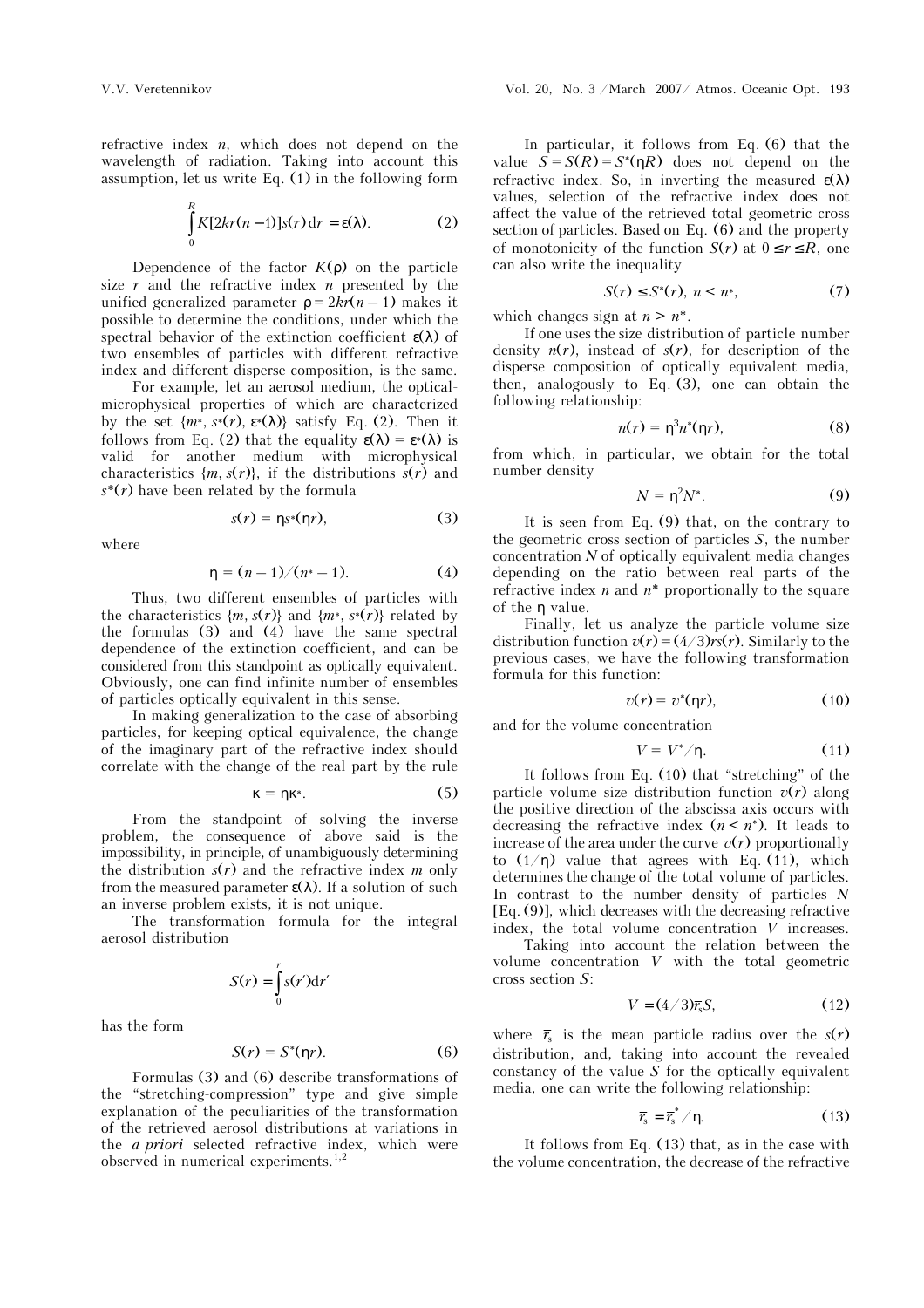index of the particulate matter  $(\eta < 1)$  causes redistribution of particles over size so that the mean particle radius  $\bar{r}_s$  increases.

Thus, we have revealed that spectral measurements of the extinction coefficient  $\varepsilon(\lambda)$  contain insufficient information for simultaneous determination of the aerosol disperse composition and the refractive index, that leads to ambiguity of the solution. We have derived the similitude relationships, to which the microstructure characteristics of scattering media that have same spectral extinction at variations of the aerosol refractive index should satisfy.

Let us now address the question on what angular measurements of the solar aureole brightness can add under such conditions. According to Eq. (13), the mean particle radius  $\bar{r}_s$  in the reconstructed distributions depends on the refractive index selected. However, it is known that forward peakedness of the scattering phase function increases with the increase of the mean particle size. This gives grounds for expecting that the discrepancy between the measured scattering phase function and that calculated from the microstructure reconstructed by inverting the function ε(λ) increases at deviation of the *a priori* set refractive index *n* from its true value *n*\*. In this case one can obtain the estimate of the refractive index *n*\* by minimizing the aforementioned discrepancy.

For example, let us consider reconstruction of the aureole scattering phase function in the Fraunhofer diffraction approximation

$$
\mu(\theta) = \int_{0}^{R} K_{\mu}(\theta, r) s(r) dr,
$$
 (14)

where

$$
K_{\mu}(\theta, r) = x^{(\text{D})}(\theta, r) = \frac{1}{\pi} \left[ \frac{J_1(kr\sin\theta)}{\sin\theta} \right]^2 \tag{15}
$$

is the normalized scattering phase function of an individual particle of the radius  $r$ ;  $J_1(.)$  is the Bessel function of the first kind.

In this approximation, the scattering phase function µ(θ) does not depend on the refractive index of the particulate matter. This is true, if the particle size has not been related with their refractive index by a functional relation. However, if the function *s*(*r*) obtained by inverting the spectral dependence  $\varepsilon(\lambda)$  at some value *n* has been taken as the aerosol distribution in the integrand of expression (14), one can show, based on Eq.  $(3)$ , that

$$
\mu(\theta) = \text{O}\text{mW6}\text{Kal }\mu^*(\theta/\eta),\tag{16}
$$

where the scattering phase functions  $\mu(\theta)$  and  $\mu^*(\theta)$ correspond to the distributions  $s(r)$  and  $s^*(r)$ . Equation (16) describes the changes in the scattering phase function reconstructed depending on the deviation of the refractive index *n* selected from its true value *n*\*. It follows from Eq. (16) that asymmetry of the scattering phase function  $\mu(\theta)$  monotonically increases with the decreasing refractive index *n* together with the increase of the discrepancy between the functions  $\mu(\theta)$  and  $\mu^*(\theta)$ . In particular, the ratio

$$
\frac{\mu(0)}{\mu^*(0)} = \frac{1}{\eta^2}
$$
 (17)

at the point  $\theta = 0$  increases with decreasing  $\eta$  and, hence, with decreasing *n*. Due to continuity of the function µ(θ), the increase of its forward peakedness should occur in some angular range  $0 \le \theta < \tilde{\theta}$ . One can consider Eqs. (16) and (17) as equations for determining the true value of the refractive index *n*\* from measured scattering phase function.

The problem of determination of *n*\* is solved especially simply in the case of quite small scattering angles  $\theta$ , if one can use the following quadric approximation for the scattering phase function  $\mu(\theta)$ [Eq. (14)] with the kernel  $K_u(\theta, r)$  [Eq. (15)]

$$
\mu(\theta) = \mu(0) - \alpha \theta^2. \tag{18}
$$

In this case the value  $x = \eta^2$  can be determined from solution of the quadric equation for a specified scattering angle θ:

$$
(\alpha \theta^2) x^2 - \mu(0) x + \mu^*(\theta) = 0.
$$
 (19)

One can obtain another interesting relationship in the frameworks of the quadric approximation, by finding the point where  $\theta = \tilde{\theta}$ , i.e., the cross point of the curves  $\mu(\theta)$  and  $\mu^*(\theta)$ . It is easy to show that its position depends on the value  $\eta^2$  according to the formula

$$
\tilde{\theta}^2 = \frac{\mu(0)}{\alpha} \frac{1}{1 + \eta^2}.
$$
 (20)

The value  $\eta^2$  can be determined from the value of the function  $\mu$ (θ) at the point  $\tilde{\theta}$ :

$$
\mu(\tilde{\theta}) = \mu(0) \frac{\eta^2}{1 + \eta^2}.
$$
 (21)

This case only illustrates the extreme situation when the scattering phase function  $x^{(D)}(\theta, r)$  is independent of the refractive index *n*.

Another one characteristic case follows from the geometric optics approximation. In this case, as known,<sup>5</sup> the shape of the scattering phase function, on the contrary, does not depend on the particle size (if the absorption of light inside a particle is neglected) and is determined only by the refractive index. As is seen from the general formulas of geometric optics,<sup>5</sup> decrease of the refractive index in this case also leads to an increase in the asymmetry of the scattering phase function. An analogy is seen here with the effect of the refractive index of a lens on the structure of the light beam passing through it.

In the general case, when the kernel  $K_u(\theta, r)$  in Eq. (14) has been determined by formulas of the Mie theory, $4-7$  the dependence of the scattering phase function on the refractive index of the particulate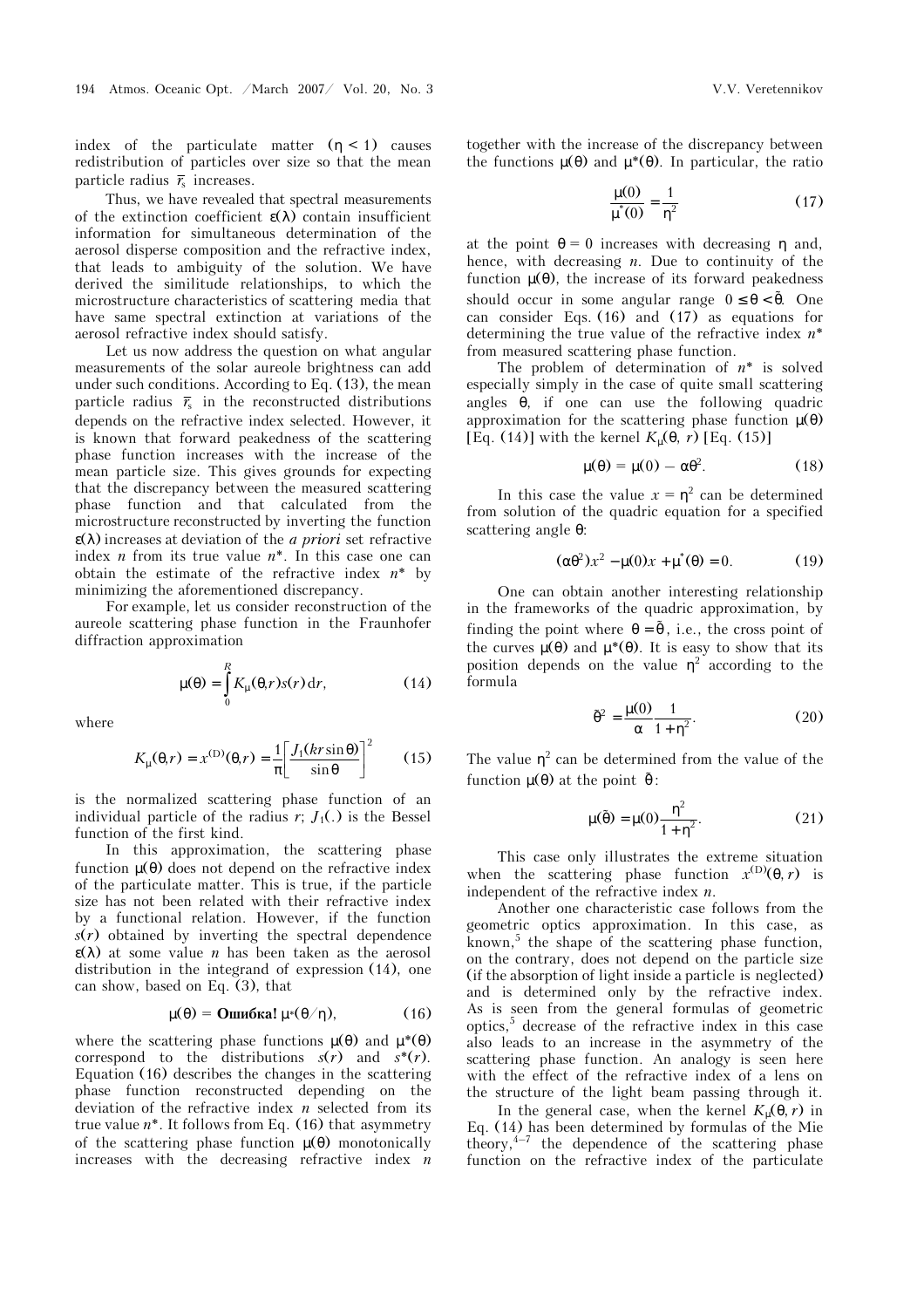

Fig. 1. The scattering phase function for the model of microstructure with the parameter  $p = 0$ ; calculated data for the values of the refractive index  $n = 1.45$ , 1.35, and 1.55 at the same disperse composition (*1*, *2*, *2*′); calculated data for the extinction-equivalent distributions according to Eq. (3) at the exact value  $n_{\mu} = 1.45$  (3, 3<sup>°</sup>); total change of µ(θ) at *n*µ = *n* = 1.35 and 1.55 (*4*, *4*′); data calculated at  $n_{\mu} = 1.45$ ;  $\kappa_{\mu} = 0.05$  (5).

The scattering phase function µ\*(θ) (curve *1*) corresponds to the aerosol model  $s^*(r)$  of the type "haze  $H^{\prime\prime}$ <sup>6</sup> with the refractive index  $n_{\mu} = 1.45$ . The index  $\mu$  at the refractive index means that the  $n$  value was used in calculation of the kernel  $K_u(\theta, r)$ . The imaginary part of the refractive index was assumed equal to zero. Curves *2* and *2*′ were calculated for the same model, but with other values of the refractive index, namely  $n_{\mu} = 1.35$  and 1.55. It is seen from the data presented that the decrease of the refractive index causes monotonic increase of the scattering phase function in the aureole, i.e., the change has the same sign as in calculations using the geometric optics approximation.

Transformation of the particle size distribution  $s(r)$  by Eqs. (3) and (4) coordinated with the change of the refractive index in inversion of the spectral dependence  $\varepsilon(\lambda)$  causes additional transformation of the scattering phase function  $\mu(\theta)$ .<sup>14</sup> Such a transformation at the exact value  $n_{\mu} = n^* = 1.45$ yields µ(θ) functions shown in Fig. 1 by curves *3*  $(n = 1.35)$  and  $3'(n = 1.55)$ . Comparison of the curves *1*, *3*, and *3*′ shows an increase of the asymmetry of the scattering phase function occurring at decrease of the refractive index that agrees with the simultaneous increase of the mean particle radius  $\bar{r}_s$  according to Eq. (13).

It is important to emphasize that simultaneous effect of the refractive index in Eq. (14) on the kernel  $K_u(\theta, r)$  and the particle size distribution  $s(r)$ according to Eqs. (3) and (4) causes the change of the scattering phase function  $\mu(\theta)$  of the same sign, which are then summed. Curves *4* and *4*′ in Fig. 1 give the idea of the total change of the scattering phase function under the effect of the aforementioned factors in the case of decreasing ( $n_{\mu} = n = 1.35$ ) and increasing  $(n<sub>µ</sub> = n = 1.55)$  refractive index, respectively.

The effect of the imaginary part of the refractive index on the behavior of the aureole scattering phase function is illustrated by the curve *5* in Fig. 1 obtained at the exact values  $s^*(r)$ ,  $n_\mu = n^*$ , and  $\kappa_\mu = 0.05$ . It is seen that absorption of light leads to a systematic shift of the  $\mu(\theta)$  function. The same shift is observed at increase of *n* (compare with the curve *2*′). This can be the reason of ambiguity in interpretation of the experimental data. So, for final estimation of the efficiency of determination of microstructure and refractive index from the measured parameters  $\varepsilon(\lambda)$  and  $\mu(\theta)$  it is necessary to carry out numerical experiments on solving the inverse problem.

The regularities and tendencies observed in Fig. 1 are quite general and are reproduced for a wide set of aerosol models. To confirm this fact, the results obtained in the case of the model medium formed by two particle fractions, fine (*f*) and coarse (*c*), are shown in Fig. 2.



**Fig. 2.** The scattering phase function for the model of microstructure with the parameter  $p = 0.2$ ; calculated data for the values of the refractive index  $n = 1.45$ , 1.35, and 1.55 at the same disperse composition (*1*, *2*, *2*′); data calculated for the extinction-equivalent distributions according to Eq. (3) at the exact value  $n<sub>u</sub> = 1.45$  (3, 3<sup>*'*</sup>); total change of  $\mu(\theta)$  at  $n_{\mu} = n = 1.35$  and 1.55 (4, 4').

The ratio between them can be regulated by means of the parameter  $p, 0 \leq p \leq 1$ , which determines the relative contribution of the coarse aerosol fraction to the total extinction coefficient  $\varepsilon(\lambda)$  at the wavelength  $\lambda = 0.55$  µm.<sup>2</sup>

## **2. Algorithm of solving the inverse problem**

Based on the results obtained in the previous section, one can propose the following algorithm for simultaneous determination of the aerosol microstructure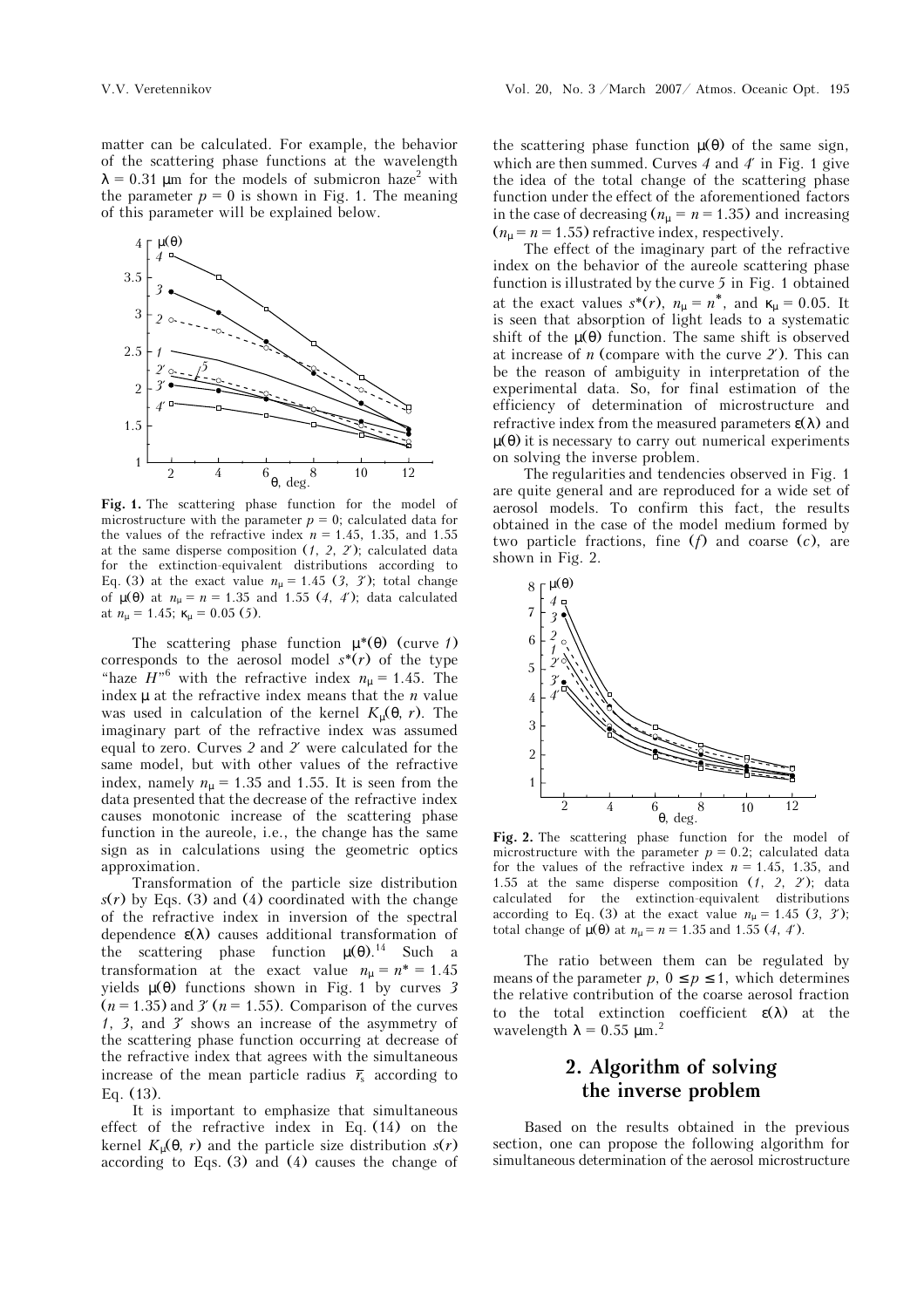and the refractive index from simultaneous measurements of the aerosol optical thickness and solar aureole brightness.

To describe the disperse composition of aerosol, let us use, as in Refs. 1 and 2, the integral distribution  $S(r)$ . Then, for the set of aerosol optical characteristics measured one can write the following system of operator equations:

$$
Q_{\alpha}S = \alpha, \ \alpha = \{\varepsilon(\lambda); \ \mu(\theta)\}.
$$
 (22)

The operators  $Q_{\alpha}$  depend continuously on the complex refractive index  $n - i\kappa$ , their form is determined by the kernels  $K_{\alpha}(r, n, \kappa)$  in Eqs. (1) and (14). Let us assume that the parameters *n* and κ are unknown and belong to some limited *a priori* defined set *M*, the elements  $m_0 = (n_0, \kappa_0)$  of which also belong to the set *M*. Let us also assume the existence of the exact distribution  $S_0(r)$ , which, as noted in Ref. 11, belongs to the set of monotonic bounded functions Ω. It is known<sup>8</sup> that the set Ω is compact in the space  $L_p[0, R]$ ,  $p > 1$ . Let us introduce the direct product of the sets  $U = \Omega \times M$ , the elements of which are pairs  $u = (S, m), S \in \Omega, m \in M$ . The set *U* is compact because it is the product of compact sets  $\Omega$  and *M*.

If only approximate values  $\alpha_{\delta}$  are known in system (22) instead of the exact values of the righthand parts  $\alpha_0$ , and these are such that  $|| \alpha_0 - \alpha_\delta || \leq \delta_\alpha$ , one can select any element  $u_{\delta} \in U$  satisfying the condition

$$
\|Q_{\alpha}(n, \kappa)S - \alpha_{\delta}\| \leq \delta_{\alpha}.
$$

Let us denote the set of such elements  $U_{\delta} \subset U$ . This set is not empty, because it contains the exact solution of the problem  $u_0 = (S_0, m_0)$ . The following inequality is fulfilled for an arbitrary element  $u_{\delta} \in U_{\delta}$ :

$$
\|Q_{\alpha}(n_0, \kappa_0)S_0 - Q_{\alpha}(n_{\delta}, \kappa_{\delta})S_{\delta}\| \le \|Q_{\alpha}(n_0, \kappa_0)S_0 - \alpha_{\delta}\| +
$$
  
+
$$
\|Q_{\alpha}(n_{\delta}, \kappa_{\delta})S_{\delta} - \alpha_{\delta}\| \le 2\delta_{\alpha}.
$$
 (23)

As the elements  $u_{\delta}$  belong to a compact set, convergence of  $u_{\delta}$  to  $u_0$  at  $\delta_{\alpha} \to 0$  follows from inequality (23) and from the continuity of the inverse operator  $Q^{-1}$ ,  $\alpha$  on the compact *U*. Thus, the problem on determination of the integral distribution  $S(r)$  and the complex refractive index of scattering particles  $n - i\kappa$  from the system of equations (22) is reduced to minimization of the functionals of discrepancy for these equations.

The considered approach to determination of the aerosol microstructure and refractive index is quite versatile in solving the inverse problems of aerosol light scattering and can be used for interpretation of joint measurements of different aerosol optical characteristics. Taking into account the specific features of the relations between optical and microphysical parameters in the problems of sun photometry mentioned in section 1, minimization of

the discrepancy functionals of the optical characteristics  $\alpha, \beta \in {\epsilon(\lambda)}; \mu(\theta)$  can be carried out separately for the variables *S* and *m* according to the following scheme.

Let us consider the solution  $\tilde{S}_s$  reconstructed at minimization of the discrepancy functional of the extinction coefficient  $\varepsilon$  on the set  $\Omega$  at some point  $m \in M$ :

$$
F_{\varepsilon\varepsilon}^2(S,m) = \left\|Q_{\varepsilon}(m)S - \varepsilon_{\delta}\right\|^2. \tag{24}
$$

Obviously, the solution  $\tilde{S}_{\varepsilon} = \tilde{S}_{\varepsilon}(m)$  also is the function of the point  $m = (n, \kappa)$ . Let us determine the parameter  $\tilde{\mu} = Q_{\mu} \tilde{S}_{\varepsilon}$ . If the function  $\tilde{S}_{\varepsilon}$  approximates the exact solution  $S_0$  quite satisfactorily, one can say about transition from the parameter  $\varepsilon$  to the parameter  $\mu$ , which is performed by means of the operator  $W_{\mu \varepsilon} = Q_{\mu} Q_{\varepsilon}^{-1}$ .

The operator  $W_{\mu\varepsilon} = W_{\mu\varepsilon}(m)$  is defined on the set of measured functions { $\epsilon(\lambda)$ ;  $\mu(\theta)$ } and depends on the parameters *n* and **κ**. Using the operator  $W_{\mu\nu}(m)$ , one can construct the discrepancy functional of the form

$$
F_{\mu\epsilon}^2(m) = \left\| W_{\mu\epsilon}(m)\varepsilon_{\delta} - \mu_{\delta} \right\|^2 = \left\| \tilde{\mu} - \mu_{\delta} \right\|^2, \qquad (25)
$$

defined on the set *M* of the parameters (*n*, κ). The functional  $F_{\mu}^2(m)$  [Eq. (25)] defines the difference between the experimentally measured scattering phase function  $\mu_{\delta}$  and  $\tilde{\mu}$  that is the same characteristics, but calculated using the integral distribution  $\tilde{S}_s$ reconstructed by inverting the measured extinction coefficient  $\varepsilon_{\delta}$  values. In this case, one can consider the problem of estimation of the parameters *n* and κ sought as the problem on minimization of the functional  $F_{\text{ue}}^2(m)$  [Eq. (25)] in the *M* domain.

Let us denote by  $\tilde{m} = (\tilde{n}, \tilde{\kappa})$  the point, at which the functional  $F_{\mu \varepsilon}^2(m)$  [Eq. (25)] reaches minimum on the set *M*. Then let us consider the set of parameters  $(\tilde{n}, \tilde{\kappa})$  and the function  $\tilde{S}_{\varepsilon}$ , bringing to minimum the discrepancy functional  $F_{\text{ee}}^2(S,m)$  [Eq. (24)] at  $m = \tilde{m}$ as a solution to the inverse problem on the aerosol optical characteristics {ε(λ); µ(θ)}. The efficiency of determination of the parameters (*n*, κ) and solution of the inverse problem, on the whole, depend on sensitivity of the discrepancy functional  $F_{\mu \varepsilon}^2(m)$  to their change in the vicinity of the exact solution. The results obtained by numerical simulation of the behavior of the functional  $F_{\mu \varepsilon}^2(m)$  under conditions corresponding to real observations by means of sun photometers for different aerosol models are presented in the next section.

## **3. Results of numerical simulation**

The optical and microphysical model of the medium and conditions of observations used in the numerical experiment presented below were exactly the same as in Refs.1 and 2. Brief characterization of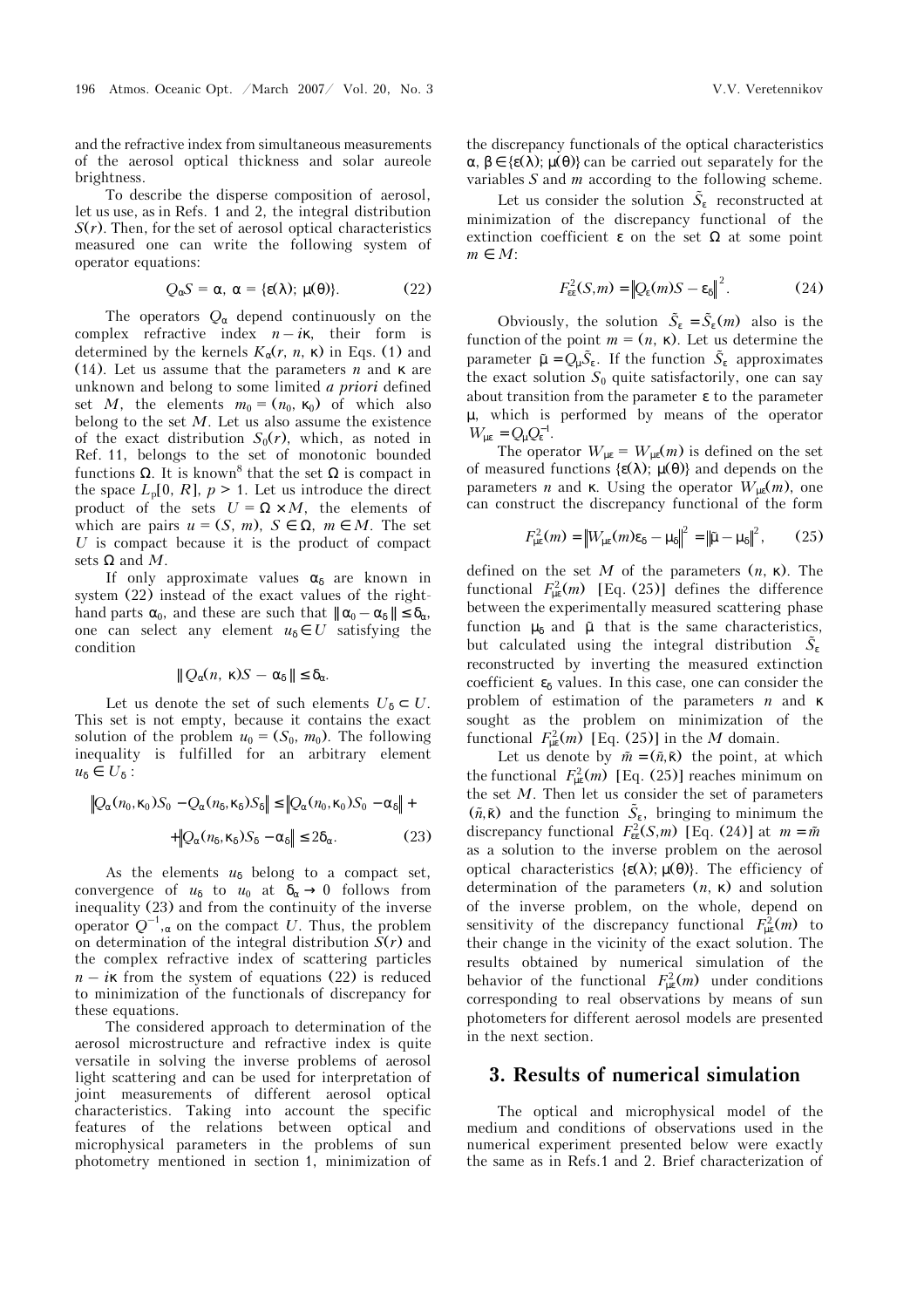the microstructure of the model medium has been given in section 1.

The values of the extinction coefficient  $\varepsilon(\lambda)$  in the wavelength range  $[0.31, 4.0]$  µm and the scattering phase function  $\mu(\theta)$  at three wavelengths  $\lambda = 0.31$ , 0.4, and 0.55  $\mu$ m in the angular range 2–12° were calculated for the selected model of microstructure and the refractive index  $m_0 = 1.5 - i \cdot 0$ . Then these data, after adding a random error, served the input data for solving the inverse problem.

The dependences of the functional  $\tilde{F}_{\text{uc}}(n) = F_{\text{uc}}(n) / ||\mu||$  for the model of microstructure at  $p = 0$  are shown in Fig. 3*a*.



**Fig. 3.** Comparison of the discrepancy functionals  $\tilde{F}_{\text{ue}}(n)$  (*a*) and  $\tilde{F}_{\text{eu}}(n)$  (*b*) at  $p = 0$  and different values of the imaginary part κ.

The error in the input data for the presented results was 10%. It is seen from Fig. 3*a* that the minimum of the functional  $\tilde{F}_{\mu \varepsilon}(n)$  at a precisely set imaginary part of the refractive index ( $\kappa = 0$ , curve *1*) is reached at the point  $\tilde{n} = n_0 = 1.5$ . The error in setting the value  $\kappa$  leads to the shift of the point of

the minimum of the functional  $\tilde{F}_{\mu \varepsilon}(n)$  to the left. For example, at  $\kappa = 0.03$  we obtain  $\tilde{n} = 1.45$ , the point  $( $\tilde{n} = 1.45$ ;  $\tilde{\kappa} = 0.03$ ) determines the global minimum$ of the functional  $\tilde{F}_{\text{ue}}(n,\kappa)$  on both variables. Increasing the accuracy of determination of the refractive index is reached at introduction of *a priori* restrictions on the admissible range of variation of one of the parameters. For example, *a priori* set of the imaginary part of the refractive index with the error  $\Delta \kappa \leq 0.01$ causes restriction on the error in the reconstructed real part to be within the limits ∆*n* < 0.015.

For clarity, the 3D surface of the functional  $\tilde{F}_{\mu\varepsilon}(n,\kappa)$  is shown in Fig. 4, and the map of isolines in the space of parameters  $n$  and  $\kappa$  is shown in Fig. 5.



**Fig. 4.** Surface of the functional  $\tilde{F}_{\text{ne}}(n,\kappa)$  in the space of parameters  $(n, \kappa)$  for the model of the medium at  $p = 0$ .



**Fig. 5.** Map of isolines of the functional  $\tilde{F}_{\mu \nu}(n,\kappa)$  on the plane  $(n, \kappa)$  at  $p = 0$ .

The surface of the functional  $\tilde{F}_{\mu \varepsilon}(n, \kappa)$  has the shape of a ravine surface oriented mainly along the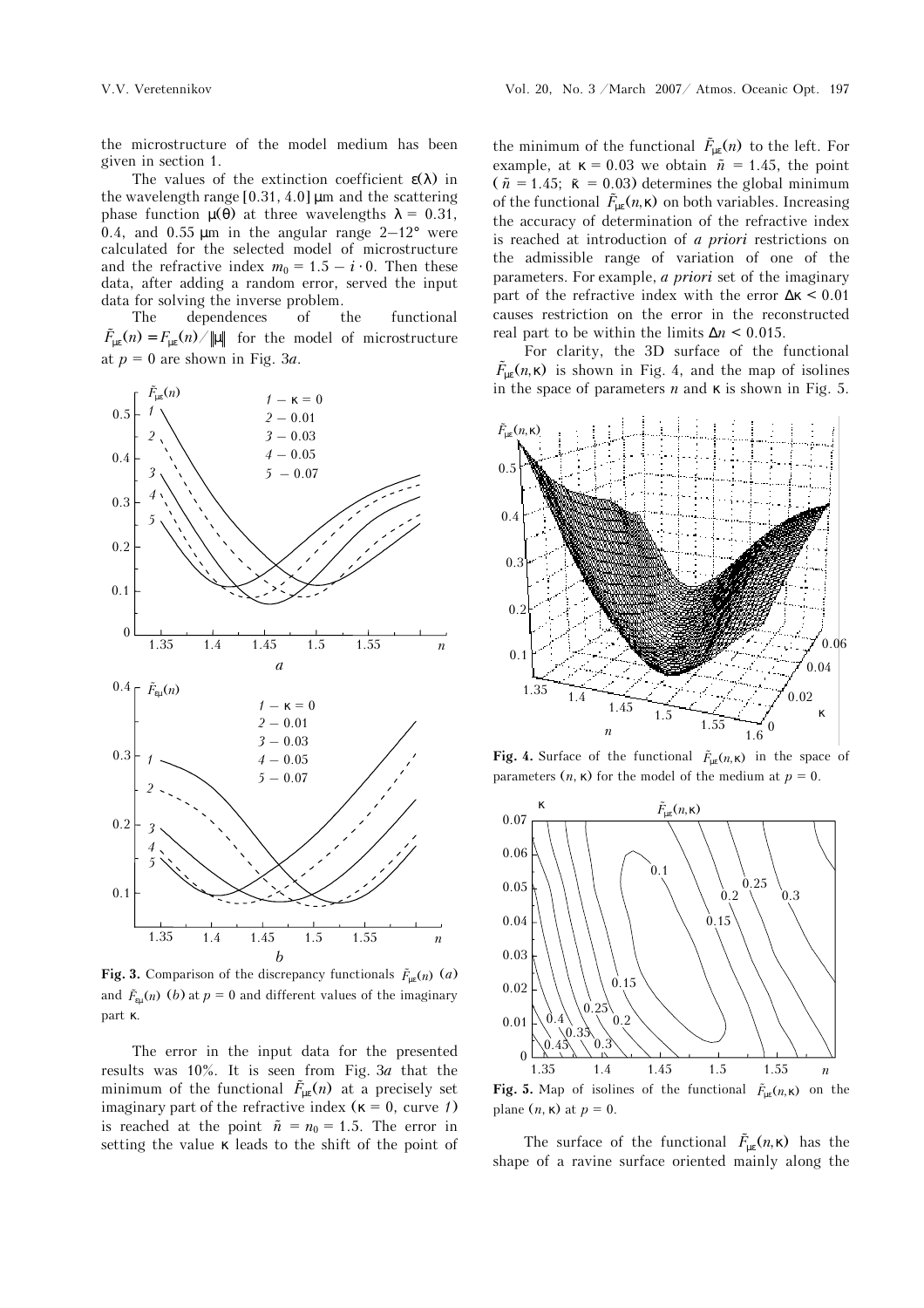imaginary axis. Isolines in Fig. 5 determine the size of the uncertainty range of the estimate of the parameters *n* and **k** at minimization of the functional  $\tilde{F}_{\text{uc}}(n, \kappa)$  up to the selected level. The calculations show that the observed image will change inessentially if the scattering phase function is considered at a single wavelength.

If the sequence order of the characteristics ε and  $\mu$  has been changed in the functional  $F_{\mu \varepsilon}^2(m)$ [Eq. (25)], we obtain another functional  $F_{\text{e}\mu}^2(m)$  the behavior of which obviously changes. For a comparison, Fig. 3 shows the behavior of the functional  $\tilde{F}_{\text{eu}}(n)$  =  $=\widetilde{F}_{\mathrm{\scriptscriptstyle{E}}\mathrm{\mu}}(n)/\Vert\mathbf{\varepsilon}\Vert,$  dual relative to the functional  $\widetilde{F}_{\mathrm{\mu\varepsilon}}(n).$  As is seen from Fig. 3*b*, the functional  $\tilde{F}_{\epsilon\mu}(n,\kappa)$  keeps the extreme properties in the vicinity of the exact value of the refractive index, however, its surface has less steep slopes and narrower range of variations. Therefore the functional  $\tilde{F}_{\rm \varepsilon \mu}(n, \kappa)$  is less sensitive to variations of the parameters retrieved.

It is shown in Figs. 6–9 how the behavior of the functional  $\tilde{F}_{\mu \varepsilon}(n, \kappa)$  changes under the effect of variations of the model distributions caused by the change of the ratio between fine and coarse aerosol fractions. As the coarse fraction increases, the range of the values of the functional  $\tilde{F}_{\mu \varepsilon}(n,\kappa)$  changes weakly.



**Fig. 6.** Discrepancy functional  $\tilde{F}_{\text{us}}(n)$  as a function of the real part of the refractive index *n* at  $p = 0.2$  and different values of the imaginary part κ.



**Fig. 7.** Map of isolines of the functional  $\tilde{F}_{ue}(n,\kappa)$  on the plane  $(n, \kappa)$  at  $p = 0.2$ .



**Fig. 8.** Discrepancy functional  $\tilde{F}_{\mu \nu}(n)$  as a function of the real part of the refractive index  $n$  at  $p = 0.5$  and different values of the imaginary part κ.



**Fig. 9.** Map of isolines of the functional  $\tilde{F}_{\mu \kappa}(n,\kappa)$  on the plane  $(n, \kappa)$  at  $p = 0.5$ .

At the same time, the size of the range of uncertainty in estimation of the imaginary part of the refractive index κ increases and can exceed the size of the range of *a priori* admissible values. In this case, the experiment on determination of the value κ has low information capacity. This tendency is well observed in Figs. 8 and 9 for  $p = 0.5$ . In this example the level of the functional  $\tilde{F}_{\mu \varepsilon}(n, \kappa)$  is lower than the error in setting the scattering phase function  $\delta = 10\%$  within the entire considered range of variations  $0 \le \kappa \le 0.07$ at the exact value  $n = 1.5$ .

## **Conclusions**

Analysis of the inverse problem of simultaneous determination of the size distribution function and the refractive index shows that, in the frameworks of the Van de Hulst approximation, the spectral dependences of the aerosol extinction coefficient do not provide for an unambiguous solution even if the measurement error is close to zero. The requirements are stated in this paper, and the similitude relationships are written, to which the ensembles of particles with different refractive indices and the disperse composition, optically equivalent in the